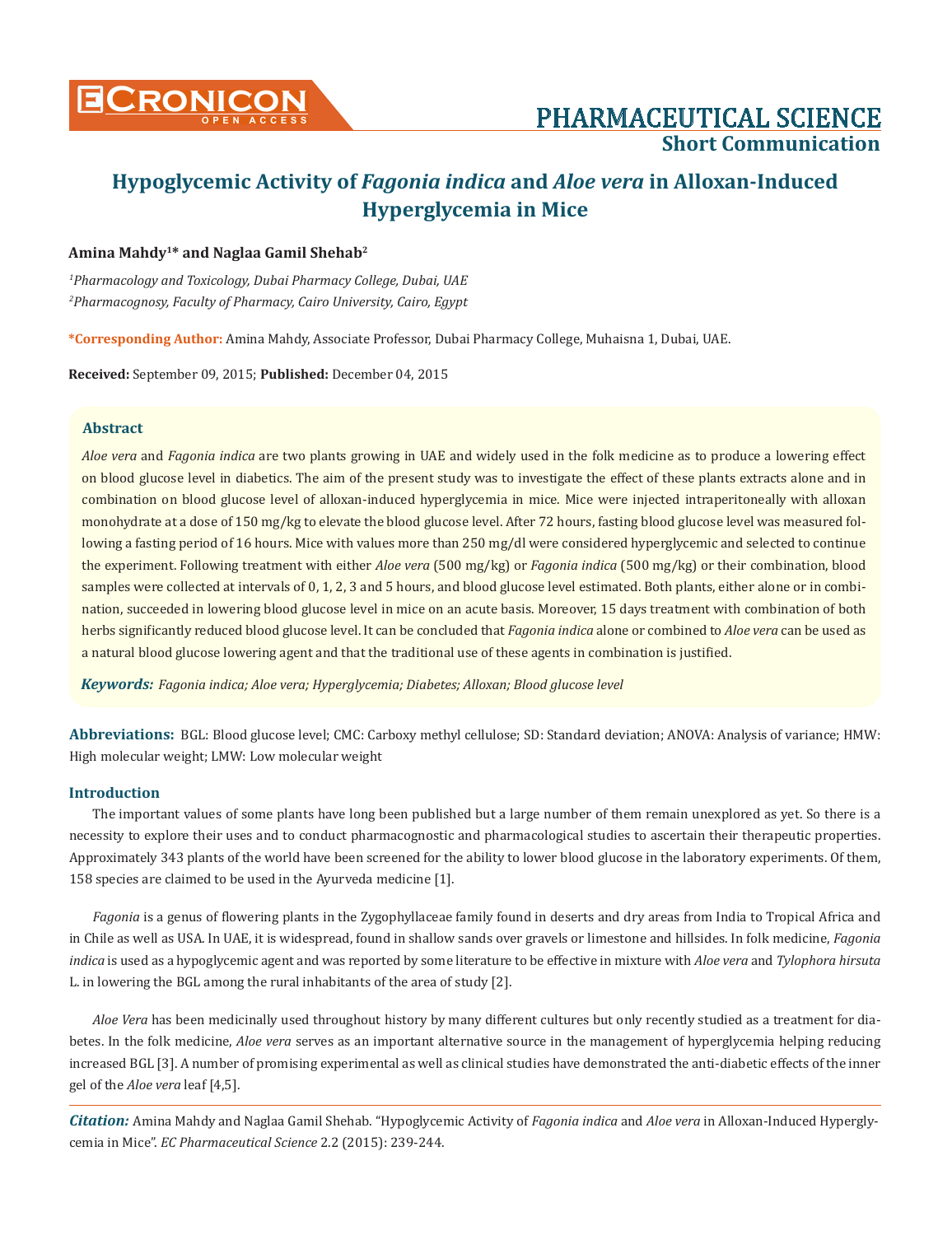#### **Hypoglycemic Activity of** *Fagonia indica* **and** *Aloe vera* **in Alloxan-Induced Hyperglycemia in Mice**

240

The aim of the present study was to screen the alcoholic extract of *Fagonia indica* whole plant for its possible effect regarding lowering of BGL of alloxan-induced hyperglycemic mice. Combination of *Fagonia indica* extract with *Aloe vera* gel was also tested for its hypoglycemic activity as the mixture is already used in the folk medicine.

#### **Materials and Methods**

#### **Materials**

**Chemicals:** Ethanol 95% obtained from E. Merck (Germany). Alloxan monohydrate obtained from Sigma-Aldrich (USA).

**Animals:** Healthy male Swiss albino mice, weighing 20-25g, were obtained from the animal house facility of Lootah Technical Centre. Mice were housed in an environmentally controlled room (with 12 hours light/dark cycle) before and during the experiment. They were allowed to receive standard chow diet and tap water throughout the experimental period except for the fasting period during which the animals were individually caged. Mice were carefully marked for identification of each particular animal. The study was carried out according to the ethics of animal handling and approved (Reference: #PT013.04.16) by the Ethical Committee for Animal Experimentation at Dubai Pharmacy College.

#### **Methods**

#### **Preparation of plants extracts**

*Fagonia indica* **alcoholic extract:** The whole plant of *Fagonia indica* Burm f. was collected during September till October (2013) from the desert plants growing in Muhaisna desert, Dubai, United Arab Emirates. Plant's identity was kindly verified by Prof. Hassnaa Ahmed Hosny, Professor of Plant Taxonomy, Department of Botany, Faculty of Science, Cairo University, Egypt. Voucher specimens were kept at the Herbarium of the Pharmacognosy Department, Faculty of Pharmacy, Cairo University and at the herbarium of Dubai Pharmacy College (Reference: #013.10.22). The alcoholic extract was obtained by exhaustive cold maceration of the air-dried powdered plant material (200g) in 70% ethanol (1L×2). The collective alcoholic extracts were then evaporated to dryness under vacuum at a temperature not exceeding 50°C. The solvent-free residue (15g) was dissolved in CMC 1% and kept for biological study.

#### *Aloe vera* **extract**

The leaves were collected during January 2014. The juice was freshly prepared by cutting the leaves (1 kg) by knife, then the gel was separated and grinded with 70% alcohol (2L) using a blender.

#### **Phytochemical screening**

Samples of air-dried powdered plant of *Fagonia indica* and fresh gel of *Aloe vera* were subjected to tests for different constituents' viz. carbohydrates, flavonoids, tannins, unsaturated sterols and/or triterpenes, alkaloids, saponins, anthraquinones and cardiac glycosides [6].

#### **Animal Studies**

#### **Acute toxicity study**

The acute toxicity of *Fagonia indica* alcoholic extract was previously tested and method as well as results published by the authors [7]. In brief, oral administration of several doses of the extract ranging from 30mg to 4g per kg to different groups of mice was carried out. Mortality was assessed over two consecutive days and animals were observed for any illness or abnormal behavior. For *Aloe vera*, its safety was guaranteed by a previously-published study which estimated its  $LD_{50}$  to be 4.8 g/kg [8].

#### **Alloxan-induced diabetes mellitus model**

Animals were i.p injected with a single dose of alloxan monohydrate (150 mg/kg) [9]. Three days after alloxan administration, fasting BGL was estimated using a blood glucometer following a fasting period of 16 hours. Values more than 250 mg/dl were considered hyperglycemic. On the other hand, animals which will serve as non-diabetic control group were injected saline in the same manner the diabetic animals were treated.

*Citation:* Amina Mahdy and Naglaa Gamil Shehab. "Hypoglycemic Activity of *Fagonia indica* and *Aloe vera* in Alloxan-Induced Hyperglycemia in Mice". *EC Pharmaceutical Science* 2.2 (2015): 239-244.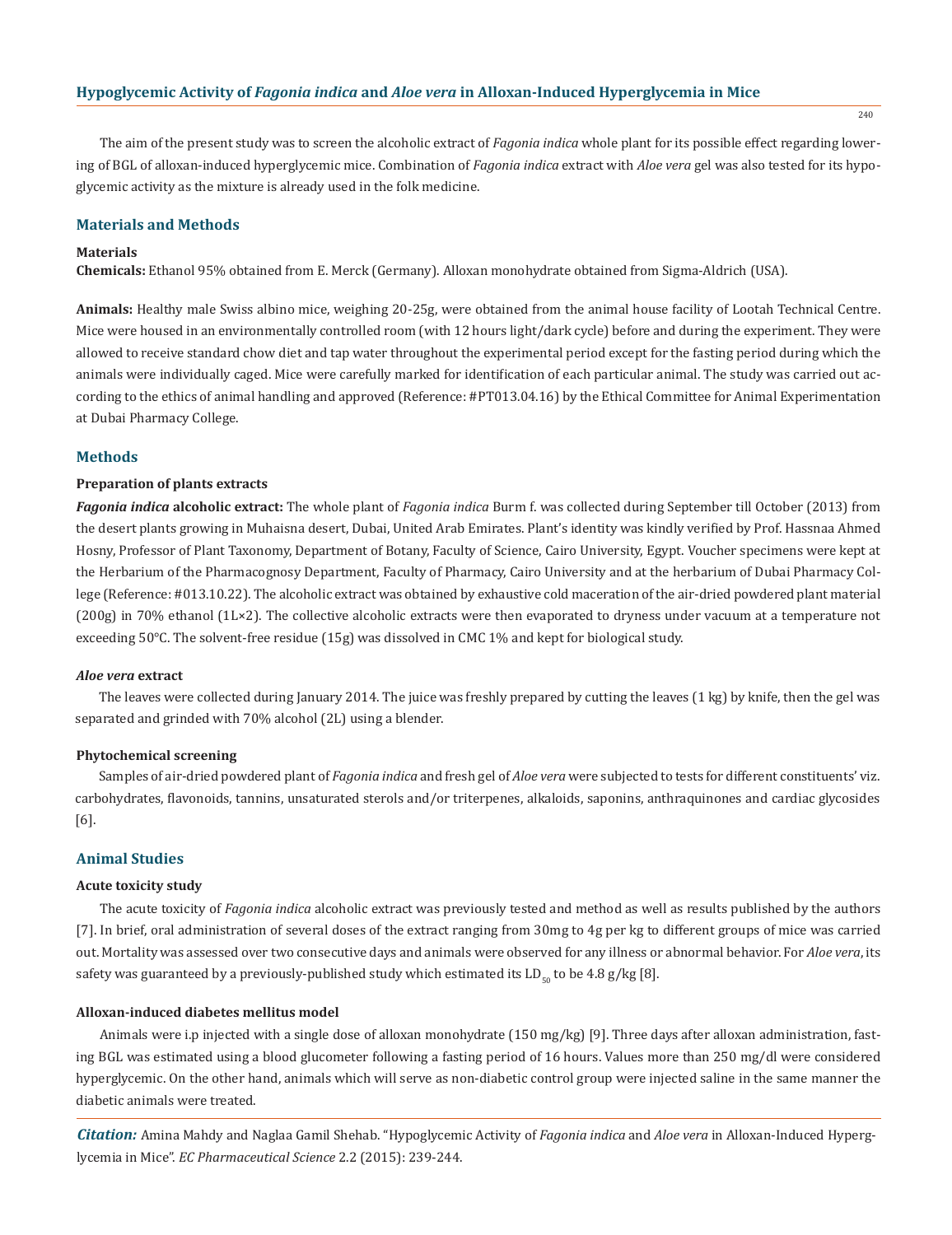#### **Acute hypoglycemic study**

Hyperglycemic mice were thereafter divided into four groups and treated according to the following schedule:

- 1. Group I: Diabetic control (received the vehicle CMC).
- 2. Group II: *Aloe vera*-treated (500 mg/kg).
- 3. Group III: *Fagonia indica*-treated (500 mg/kg).
- 4. Group IV: Combination-treated (*Aloe vera* + *Fagonia indica* at a dose of 500 mg/kg for each)

Another group of animals received distilled water and served as normal control group. All the extracts, distilled water and the vehicle were given orally to animals fasting overnight.

#### **Sub-acute hypoglycemic study**

Another set of animals were made hyperglycemic by the same method of induction then only hyperglycemic animals were used for the study. *Aloe vera* plus *Fagonia indica* at a dose of 500 mg/kg/day for each plant was orally administered to mice on a daily basis for 15days. A group of hyperglycemic animals (receiving the vehicle CMC) and another group of normal animals (receiving distilled water) were also used as control diabetic and normal groups respectively.

## **Estimation of BGL**

Blood samples were collected from the tip of the tail and BGL measured by the glucometer 1, 2, 3 and 5 hours after treatment administration (for acute experiment) and once in the morning (for the sub-acute experiment). Average of readings at each time point was obtained and plotted in a comparative graph.

#### **Statistical Analysis**

Results were expressed as mean ± SD. Differences among means were tested for statistical significance by one way ANOVA. When differences were significant, Tukey-Kramer's test was used for multiple comparisons between groups. Statistical significance was considered at  $p < 0.05$ .

#### **Results**

The results of the present investigation revealed a hypoglycemic effect of the ethanolic extract of *Fagonia indica* as well as the gel of *Aloe vera* on an acute basis (Figure 1). We tried in this study to combine both *Fagonia indica* extract and *Aloe vera* gel in order to test the potential of the combination in lowering BGL since it is usually used as a mixture in the folk medicine [2]. Both plants, alone and in combination, produced a significant fall in BGL in the alloxan-induced hyperglycemic mice. Measurement was done at 1, 2, 3 and 5 hrs following treatment with either of the extracts where the BGL lowering effect significantly appeared starting the first hour and reached highest value at the fifth hour. BGL values after 5 hours were  $241.5 \pm 12.58$ ,  $303.86 \pm 11.71$  and  $267.42 \pm 17.76$  vs  $521.57 \pm 17.84$  mg/dl for the *Aloe vera*-treated, *Fagonia indica*-treated and combination-treated versus diabetic control untreated group respectively (Figure 1).

Moreover, treatment with both herbs was tested on a longer time basis and results demonstrated that it is effective in gradually reducing the BGL of hyperglycemic mice during a 15 days period. Measurement was done 5, 10 and 15 days following daily oral treatment with a combination of both *Aloe vera* gel and *Fagonia indica* extract. Lowering of BGL was gradually increasing with time reaching 35.56% reduction after 15 days (Figure 2).

*Citation:* Amina Mahdy and Naglaa Gamil Shehab. "Hypoglycemic Activity of *Fagonia indica* and *Aloe vera* in Alloxan-Induced Hyperglycemia in Mice". *EC Pharmaceutical Science* 2.2 (2015): 239-244.

241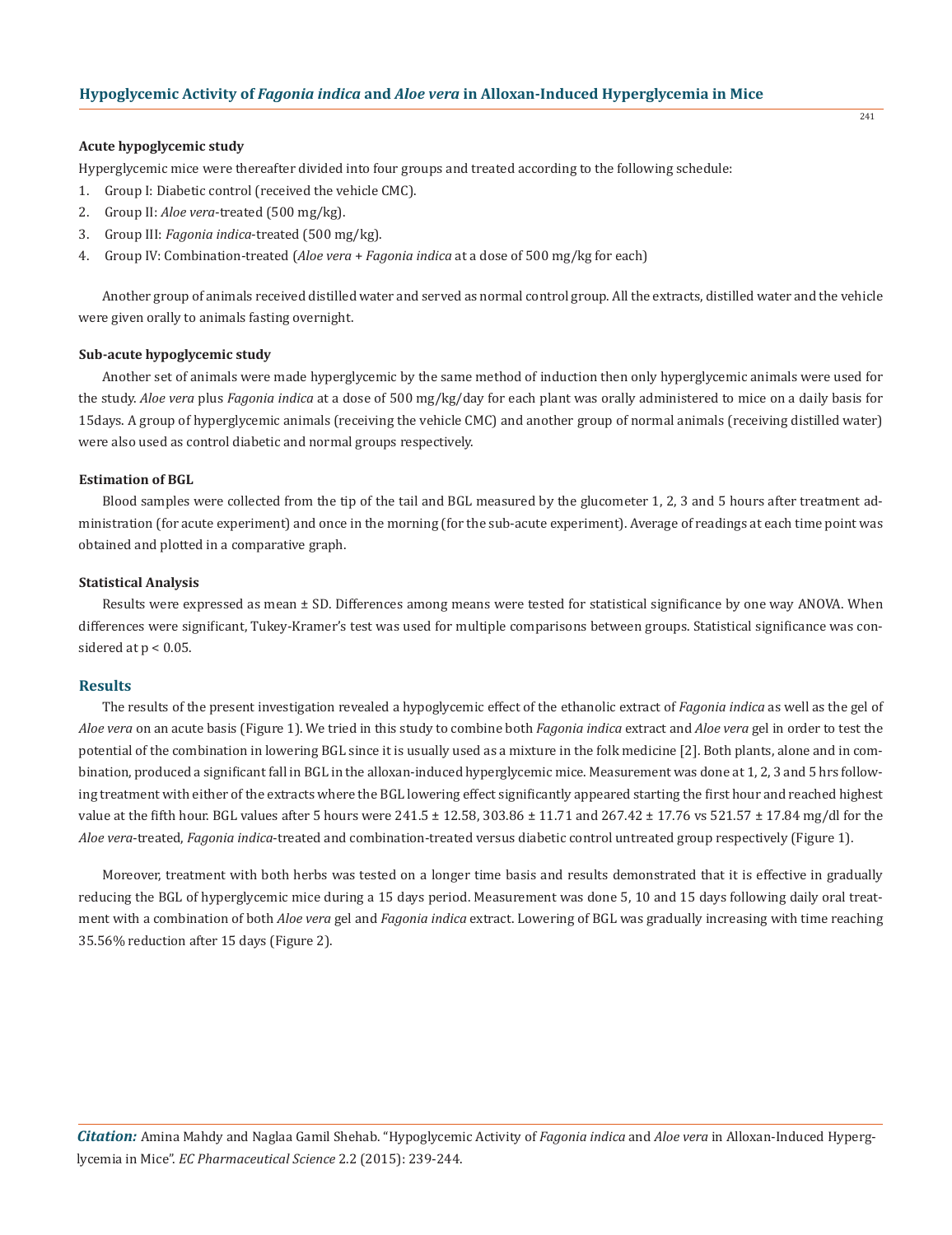

*Figure 1: Acute effect of Fagonia indica and Aloe vera alone and in combination on hyperglycemia induced by alloxan in mice. A dose of 150 mg/kg of alloxan was i.p. injected to induce hyperglycemia and after 72 hours, mice with values of fasting BGL higher than 250 mg/dl were considered hyperglycemic and used for the study. Both Fagonia indica and Aloe vera were administered by oral gavage at a dose of 500 mg/kg for each either alone or in combination. Results are means ± SD of 7-10 animals. Statistical analysis was performed by one way ANOVA followed by Tukey Kramer's multiple comparison tests. Results are considered significant at p<0.05. All values of the four treatment groups are significantly different from normal group values at the corresponding time. @: significantly different from control hyperglycemic group. #: significantly different from Aloe vera-treated group.*



*Figure 2: Effect of two weeks treatment with Fagonia indica and Aloe vera in combination on hyperglycemia induced by alloxan in mice. A dose of 150 mg/kg of alloxan was i.p. injected to induce hyperglycemia and after 72 hours, mice with values of fasting BGL higher than 250 mg/dl were considered hyperglycemic and used for the study. Both Fagonia indica and Aloe vera were administered by oral gavage at a dose of 500 mg/kg for each in combination for 15 days. Results are means ± SD of 8-12 animals. Statistical analysis was performed by one way ANOVA followed by Tukey Kramer's multiple comparison test. Results are considered significant at p < 0.05. All values are significantly different from normal group values at the corresponding time. @: significantly different from control hyperglycemic group.* 

*Citation:* Amina Mahdy and Naglaa Gamil Shehab. "Hypoglycemic Activity of *Fagonia indica* and *Aloe vera* in Alloxan-Induced Hyperglycemia in Mice". *EC Pharmaceutical Science* 2.2 (2015): 239-244.

242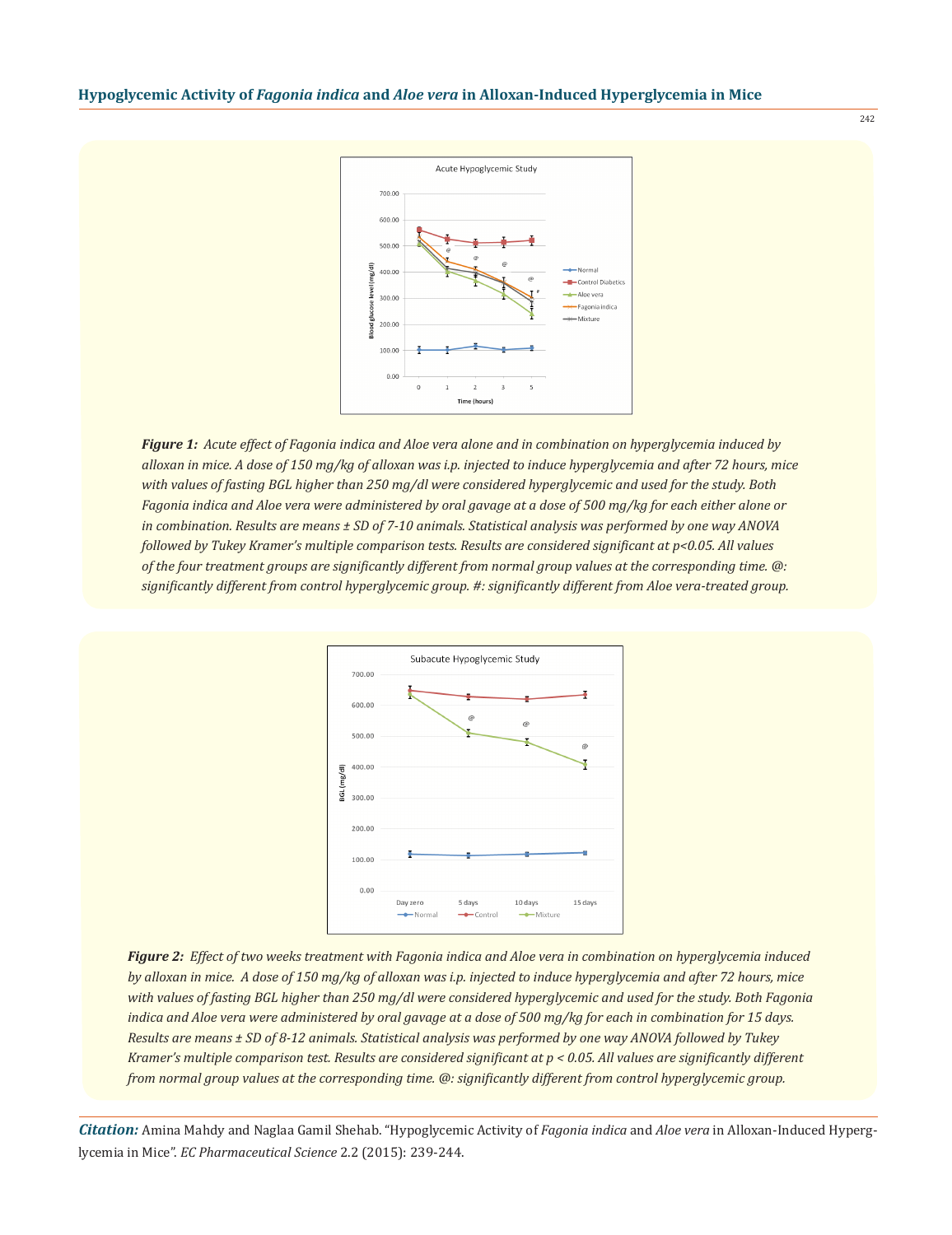#### **Discussion**

The hypoglycemic effect of *Fagonia indica* may be attributed to the high phenolic contents especially quercetin aglycone (3%) and its glycoside that have been earlier isolated from the plant by the authors [7]. According to the mentioned study, these isolated constituents exhibited strong antioxidant effects. This is in accordance with a previous study which showed that quercetin significantly decreased the BGL of streptozotocin-induced diabetic rats [10]. It was also reported that quercetin, a flavonoid with antioxidant properties, usually brings about the regeneration of the pancreatic islets and probably increases insulin release in streptozotocin-induced diabetic rats; thus exerting its beneficial antidiabetic effects [11]. The chemical constituents of *Fagonia indica* were also demonstrated to be consisting of triterpenoids, saponins, alkaloids, coumarins, flavonoids and tannins [12]. These constituents may be responsible, at least in part, for its ability to lower BGL. In accordance with this assumption, phytochemical testing of *Fagonia indica* achieved in the present study revealed the presence of carbohydrates, flavonoids, tannins and triterpines (Table 1).

| <b>Constituents</b>                       | <b>Fagonia indica</b> | <i>Aloe vera</i> gel |
|-------------------------------------------|-----------------------|----------------------|
| Carbohydrates                             | +ve                   | +ye                  |
| <b>Flavonoids</b>                         | +ye                   | -ve                  |
| Anthraquinones                            | -ve                   | traces               |
| Cardiac glycosides                        | -ve                   | -ve                  |
| <b>Tannins</b>                            | +ve                   | -ve                  |
| Saponins                                  | -ve                   | -ve                  |
| Alkaloids                                 | -ve                   | -ve                  |
| Unsaturated sterols<br>and/or triterpenes | +ve                   | -ve                  |

*Table 1: Active constituents of Fagonia indica and Aloe vera gel as detected by phytochemical screening.*

The exudates of the Aloe vera plant contain many compounds those have been therapeutically used by humans [2]. According to a previous study, *Aloe Vera* may be among the most beneficial substances for diabetics looking to regulate blood sugar levels naturally [13]. *Aloe vera* gel was historically claimed to possess antidiabetic activity. Clinical trials for the *Aloe vera* gel were investigated and results revealed that oral administration of *Aloe vera* juice twice a day for at least 2 weeks in patients with diabetes significantly reduced the blood sugar and triglyceride levels in the treated patient group [4]. Carbohydrates were found to be the main constituent of *Aloe vera* gel tested in the present study (Table 1). The possible hypoglycemic effect of *Aloe vera* may be due to HMW polysaccharides present in the gel [14]. Indeed, compared in a previous study, the HMW polysaccharides were proven to produce more significant lowering of blood sugar in rats than the LMW polysaccharides [15].

#### **Conclusion**

In combination, these two herbal products are justified for their abilities to lower the BGL of hyperglycemic mice in the present work and it is concluded that they can be recommended for individuals aiming at managing their diabetes naturally. Further detailed researches are required to elaborate the specific constituent(s) responsible for the activity of *Fagonia indica* extract as hypoglycemic agent since this finding is novel to the phytochemical research. A Different dose range of the extract might be tried as well as comparing the potency of the extract against a standard BGL lowering medication should be targeted.

#### **Bibliography**

- 1. Rahman AU and Zaman K. "Medicinal Plants with Hypoglycemic Activity". *Journal of Ethnopharmacology* 26.1(1989): 1-55.
- 2. Ahmad M., *et al*. "Traditional herbal remedies used for treatment of diabetes". *Pakistan Journal of Botany* 41.6 (2009): 2777-2782.
- 3. Modak M., *et al*. "Indian Herbs and Herbal Drugs Used for the Treatment of Diabetes". *Journal of Clinical Biochemistry and Nutrition* 40.3 (2007): 163-173.

*Citation:* Amina Mahdy and Naglaa Gamil Shehab. "Hypoglycemic Activity of *Fagonia indica* and *Aloe vera* in Alloxan-Induced Hyperglycemia in Mice". *EC Pharmaceutical Science* 2.2 (2015): 239-244.